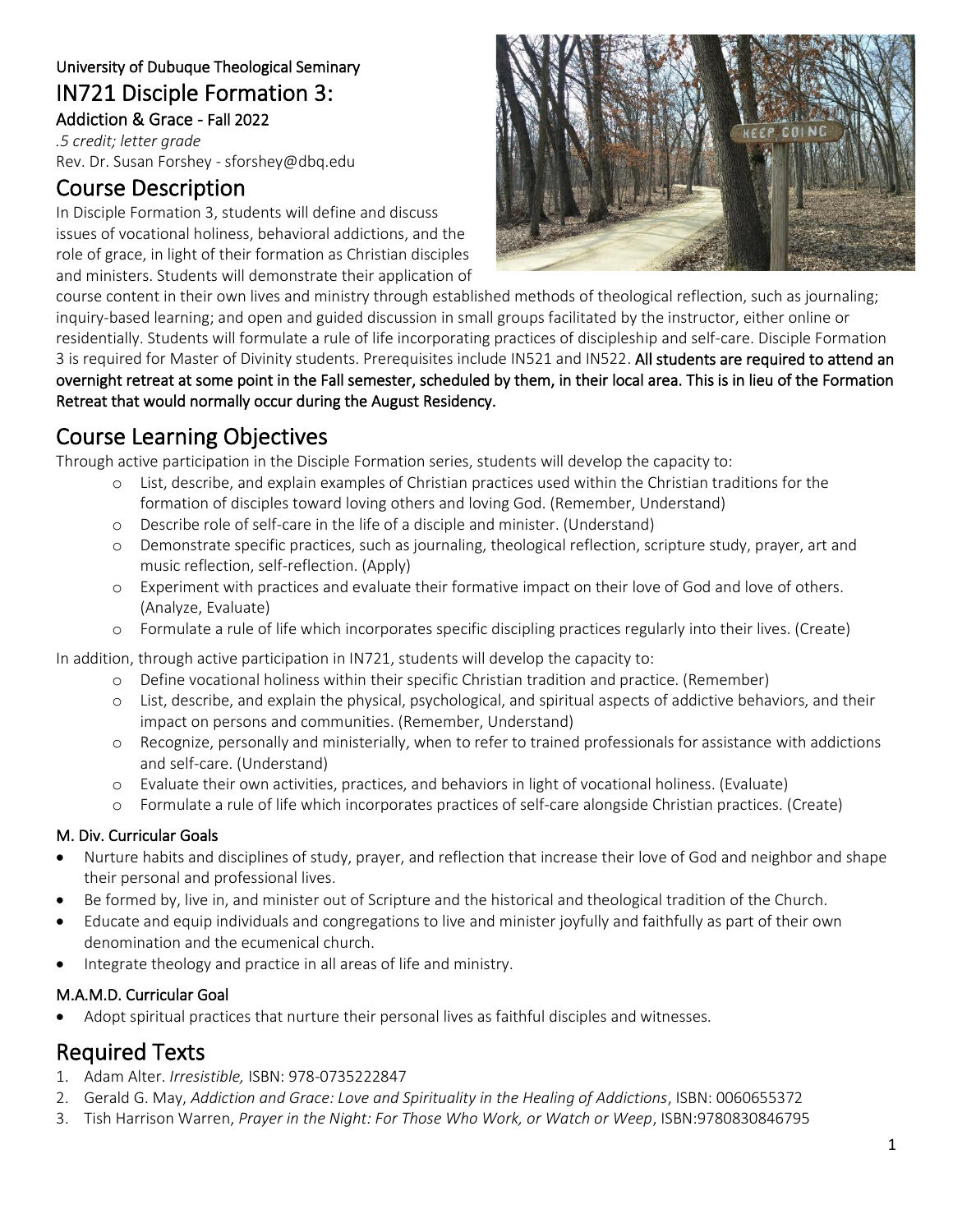# Course Requirements and Grading

The challenge in ministry and life is learning how to prioritize space for God and discipleship practices—these are mostly invisible, unrewarded, and often, seemingly unnecessary. Regularly engaging the course materials and practices can build a habit of making space for God. This course uses a *covenant grading* approach in order to focus on the *consistent*  practice of spiritual disciplines over time, rather than making a judgment about the *quality* of practice. It gives you the choice and visible responsibility for completing course discipleship practices. All students will complete the common practices and commit to a path. Different seasons require different amounts and sets of practices. God loves you no matter what! Please decide which path you will be pursuing by September 12.

### Common Practices for All Students:

- Complete all practices for week 3 including Journal #2, due September 26.
- Craft a *Rule of Life for Fall* (300 words), due October 3.
- Complete all practices for week 13 including Journal #5, due December 5.
- Write a *Fall Semester Review* (500 words) due December 18.
- Participate weekly in your small group, even if you don't do any other practices that week.
- Write a 1-page reflection on your Fall Retreat (scheduled in your local area), if you were not able to attend the August retreat at Shalom, due December 18.
- Designate an intentional time and place for listening and responding to God. *It is encouraged to use the work of this course as the practices for your time with God.*
- Regular engagement on-line for distance and campus students, and attendance in class for campus students.
- Regular participation in a worshiping community as a worshipper; campus students regular participation in UDTS prayer and chapel opportunities.

# Additional requirements

### *Path 1 (90% of the material or A)*

- Complete all common requirements for the course.
- Complete at least 7 weeks of practices, as posted on Moodle--Readings, videos, music, forums, activities.
- Write all 5 journals (300 words) which place your life into reflective dialogue with the readings.

#### *Path 2 (80% of the material or B)*

- Complete all common requirements for the course.
- Complete 6 weeks of practices, as posted on Moodle--Readings, videos, music, forums, activities.
- Write 2 journals (300 words) which place your life into reflective dialogue with the readings for the week.

### *Path 3 (70% of the material or C)*

- Complete all common requirements for the course.
- Complete 5 weeks of practices, as posted on Moodle--Readings, videos, music, forums, activities.
- Write 1 journal (300 words) which place your life into reflective dialogue with the readings for the week.

### *Path 4 (60% of the material or D)*

- Complete all common requirements for the course.
- Complete at least 4 weeks of practices, as posted on Moodle--Readings, videos, music, forums, activities.

Assignment Policy: Students are building or deepening habits of completion and good communication while in seminary. Please gift your colleagues with your consistent presence, online and/or on-campus. If an assignment needs to be turned in late, please let me know the situation prior to the due date. Unexcused late journals/assignments will not be accepted. My expectation: do the assignment "well enough" for the current circumstances you find yourself in. Lack of engagement online for three consecutive weeks will lead to an automatic administrative withdrawal. Please let me know if an unforeseen circumstance prevents you from participating on-line.

About the Readings: The content of this course may bring up personal struggles best worked through with a recovery group, pastoral counselor, therapist, or spiritual director. Please contact me if you need a referral or help discerning the most faithful next step.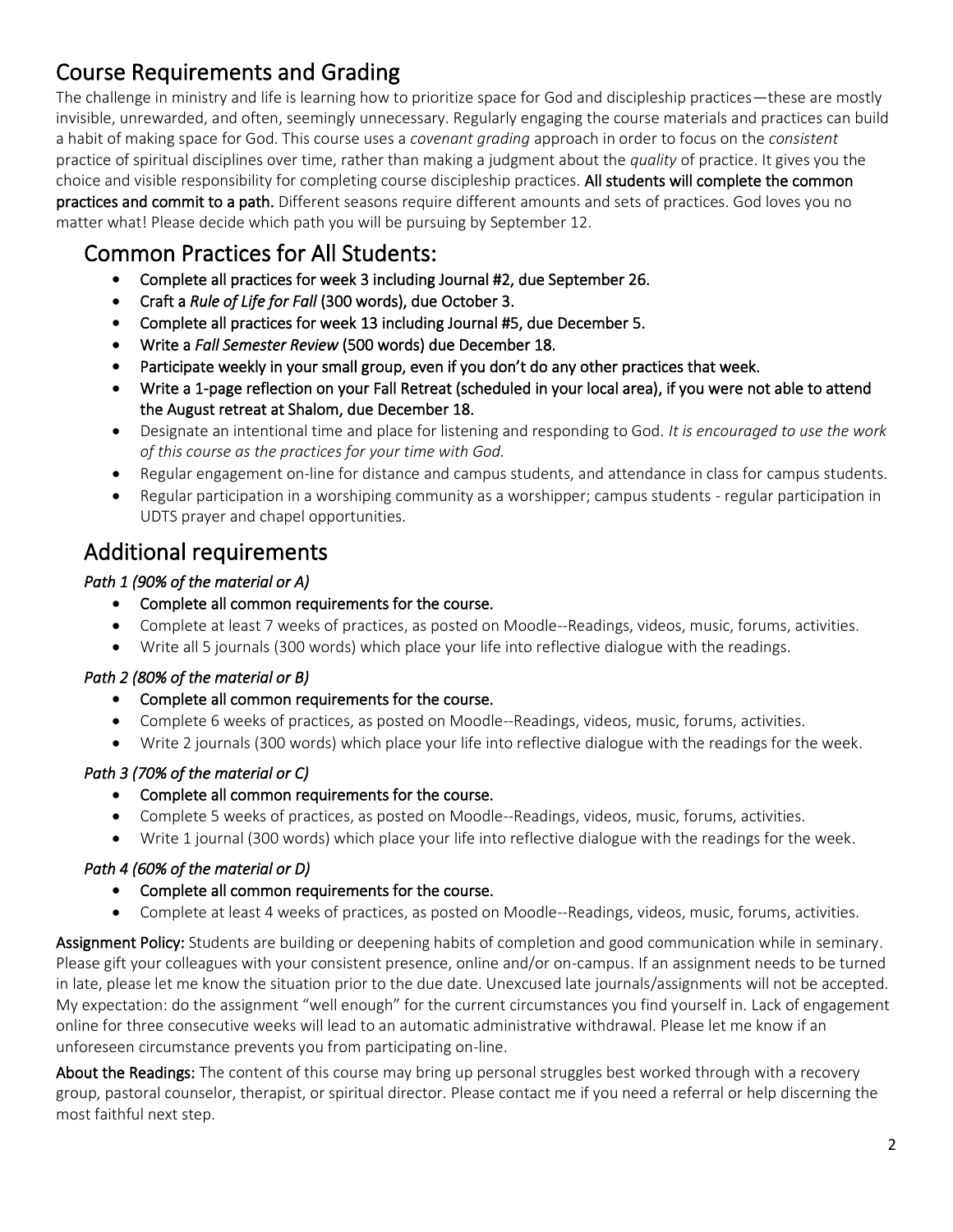### IN721 Disciple Formation 3: Addiction & Grace – Fall 2022 (occasional additional readings will be assigned with notice)

| Week           | Dates                              | Scripture                                                                                | Reading                                                                                      | Due                                                                                                                                                     |
|----------------|------------------------------------|------------------------------------------------------------------------------------------|----------------------------------------------------------------------------------------------|---------------------------------------------------------------------------------------------------------------------------------------------------------|
| $\mathbf{1}$   | Sep 6-12                           | Eph 1                                                                                    | Keith Meyer, "Whole-Life<br>Transformation" (Moodle pdf);<br>Warren, prologue and chapter 1. | Journal #1 - Reflect on the readings in<br>conversation with your own practice of<br>discipleship - Due Sep 12                                          |
| $\overline{2}$ | Sep 13-19                          |                                                                                          | Alter, Prologue & Chapter 1-2                                                                |                                                                                                                                                         |
| 3              | Sep 20-26                          | Eph 2                                                                                    | May, Preface, Chapters 1-2, 5                                                                | Journal #2 - Reflect on the Ephesians,<br>May (1,2,5) & Alter (1-2) readings in<br>conversation with your own practice of<br>discipleship - Due Sept 26 |
| 4              | Sep 27-Oct 3                       |                                                                                          | Alter, Chapter 3-4; Warren,<br>Chapter 2                                                     | Fall Semester Rule of Life - Due Oct 3                                                                                                                  |
| 5              | Oct 4-10                           | Study Days (No campus classes October 10; campus classes resume October 17)              |                                                                                              |                                                                                                                                                         |
| 6              | Oct 11-17                          | Eph 3                                                                                    | Alter, Chapter 5-6;<br>Warren, Chapter 3                                                     |                                                                                                                                                         |
| 7              | Oct 18-24                          |                                                                                          | Alter, Chapter 7-8;<br>Warren, Chapter 4                                                     | Journal #3 - Reflect on the readings in<br>conversation with your own practice of<br>discipleship - Due Oct 24                                          |
| 8              | Oct 25-Oct 31                      | Eph 4                                                                                    | Alter, Chapter 9-10;<br>Warren, Chapter 5                                                    |                                                                                                                                                         |
| 9              | Nov 1-Nov 7                        |                                                                                          | Alter, Chapter 11-12;<br>Warren, Chapter 6                                                   | Journal #4 - Reflect on the readings in<br>conversation with your own practice of<br>discipleship - Due Nov 7                                           |
| 10             | Nov 8-Nov 14                       | Eph 5                                                                                    | Warren, chapter 6-7                                                                          |                                                                                                                                                         |
| 11             | Nov 15-21                          |                                                                                          | May, Chapter 6-7;<br>Warren, chapter 8-9                                                     |                                                                                                                                                         |
| 12             | <b>Nov 22-Nov 27</b><br>(Advent 1) | Thanksgiving Break (No campus classes November 21;<br>campus classes resume November 28) |                                                                                              |                                                                                                                                                         |
| 13             | Nov 29-Dec 5<br>(Advent 2)         | Eph 6                                                                                    | May, Chapter 8;<br>Warren, chapter 10-11                                                     | Journal #5 - Reflect on May chapters 6-<br>8, in conversation with Ephesians, and<br>your own practice of discipleship - Due<br>December 5              |
| 14             | Dec 6-Dec 12<br>(Advent 3)         |                                                                                          | Warren, chapter 12-13                                                                        | Fall Semester Review - Due Dec 18                                                                                                                       |

Required assignments for all students are highlighted.